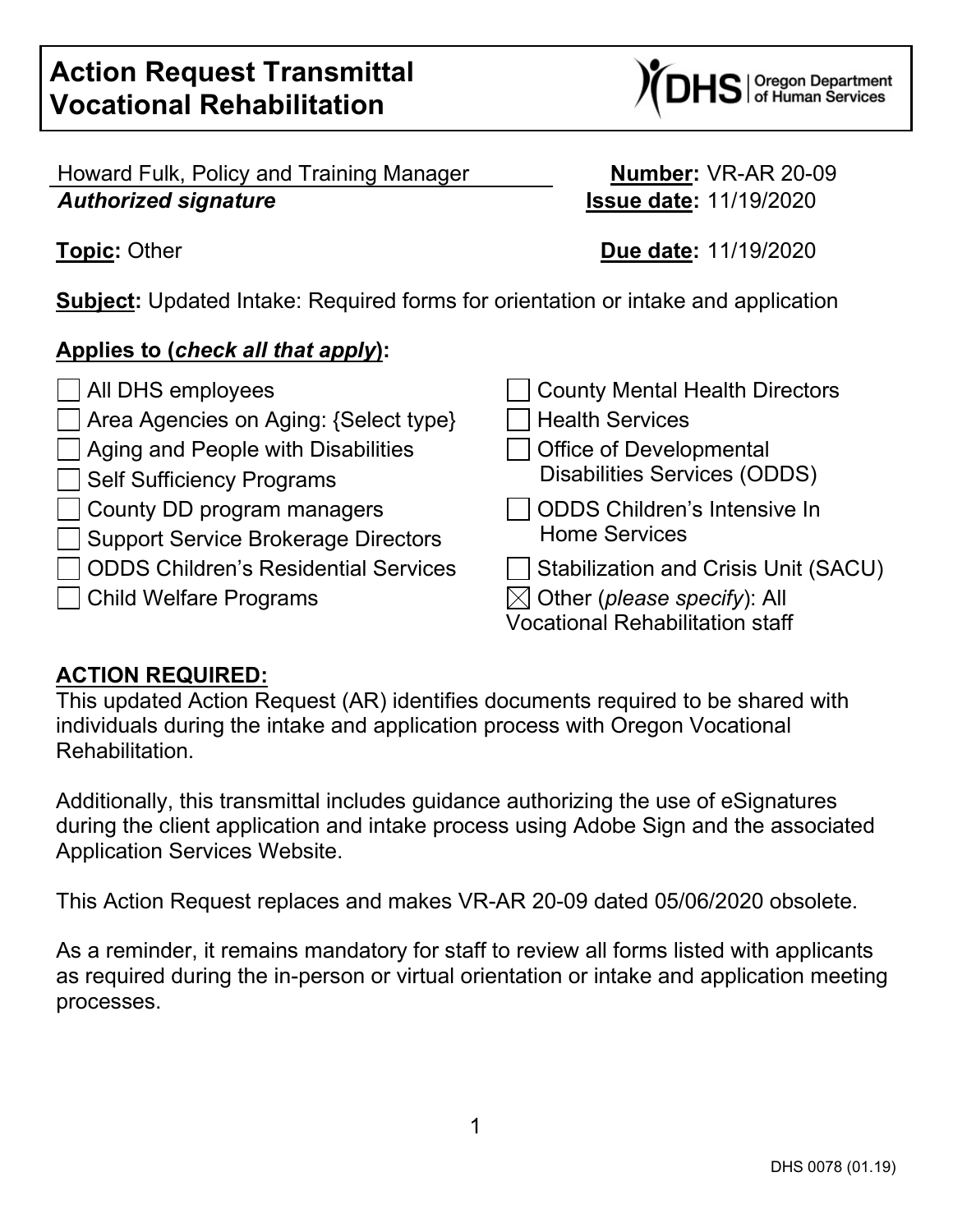### **REASON FOR ACTION:**

Forms identified in this Action Request must be provided to individuals applying for services with Oregon Vocational Rehabilitation. Additional forms or documentation created at the local branch level may be used to supplement these documents if they enhance the process or provide additional clarity or information to the client.

[\(34 CFR §361.41 Processing referrals and](https://www.ecfr.gov/cgi-bin/text-idx?SID=c5b285c153f258c3eef09457c56382ec&mc=true&node=se34.2.361_141&rgn=div8) applications).

#### **PROCEDURES:**

There are two methods available to complete the required documentation during the virtual intake and application process.

- Using the [Application for Services Website](#page-1-0) OR -
- [Sharing files via email and hard copy forms](#page-4-0) for those without email or as an accommodation

The use of Adobe Sign is preferred because it is efficient and secure in the transfer of information needed to successfully complete the intake and application process.

For a variety of reasons, potential applicants and their representatives, if appropriate, may request to have intake documents shared via email or provided in hard copy. Some individuals may need this service as an accommodation.

In-person intake and applications while permissible, are not recommended due to continuing physical distancing requirements. If an in-person intake or application is requested by the client, all applicable safeguards must be followed in accordance with [ODHS guidance](https://dhsoha.sharepoint.com/teams/Hub-DHS-COVID-19-Playbook) in effect at the time of the interview.

#### <span id="page-1-0"></span>**PROCESS: SHARE INTAKE DOCUMENTS USING APPLICATION FOR SERVICES WEBSITE**

When the counselor and applicant participate in a virtual intake, the Application for Services Webform may be used. The required intake documents are embedded in the Application for Services webform and reviewed during the virtual intake process.

All required forms for intake and application are embedded in the new Application for Services Webform.

- During the virtual intake the VRC will review each of the required forms with the potential applicant and their representative, as appropriate.
	- o (see [Attachment A\)](#page-6-0)
- The VRC and applicant will also review optional brochures.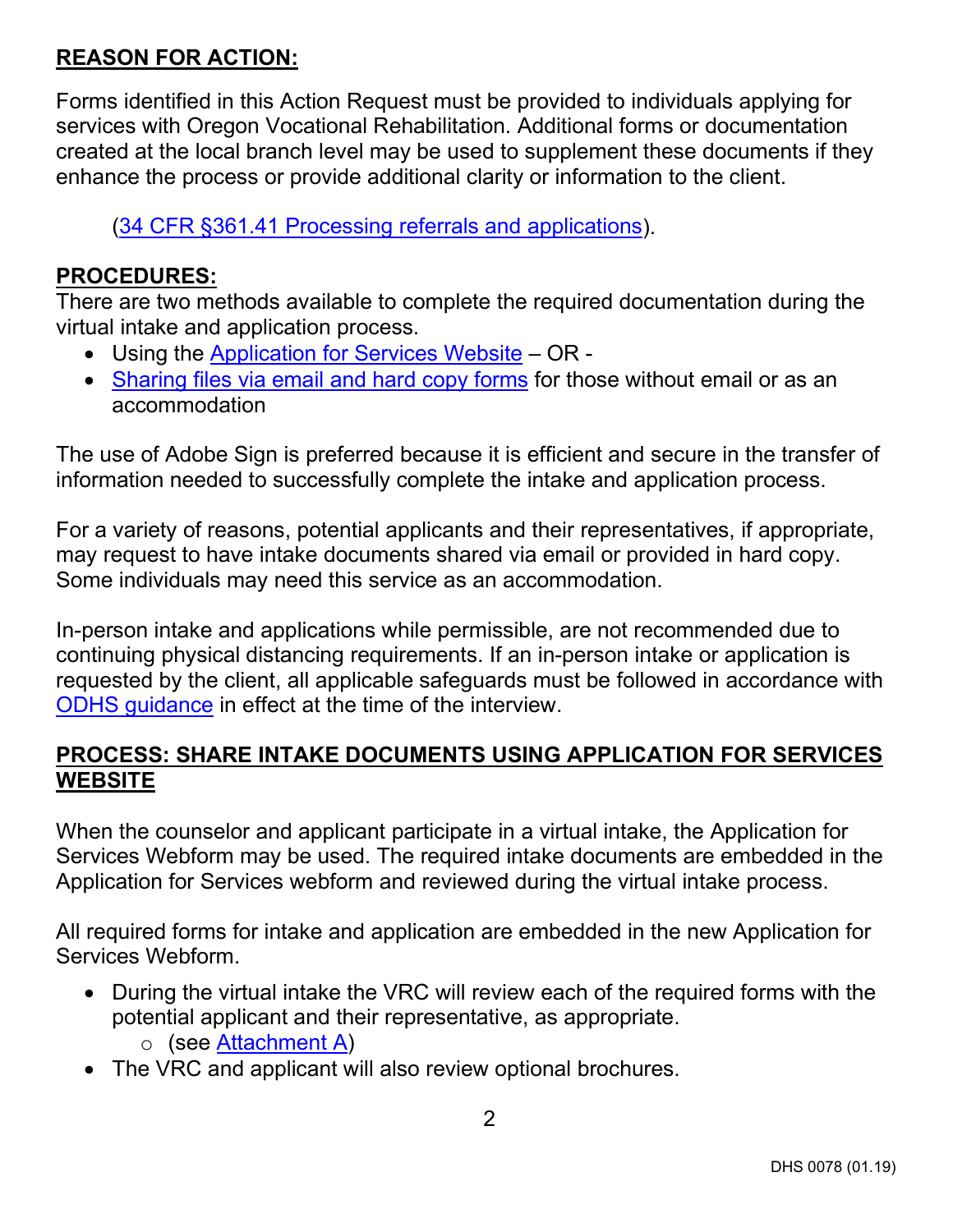- $\circ$  These brochures may be requested via the webform during the review process.
- $\circ$  Optional brochures, if selected, will be mailed to the applicant directly from the Publications and Creative Services Warehouse.
	- **If optional brochures are requested in an alternate language format,** publications will supply all required and optional forms in the applicants preferred language.

### **Required forms and their relationship to the new webform:**

- $\Box$  Application for services (DHS 1701) incorporated into the Application for Services webform
- □ Authorization for Disclosure, Sharing and Use of Individual Information (MSC 3010VR) – embedded in the webform
- $\Box$  How Ticket to Work Works (DHS 2576) is embedded in the webform for optional printing and mailing from Publications
- Vocational Rehabilitation Dispute Resolution Rights (DHS 2872) is embedded in the webform with a link to the latest version on the DHS Forms Server
- □ Oregon Vocational Rehabilitation Notice of Privacy Rights and Notice of Rights and Responsibilities (DHS 2916) - is embedded in the webform with a link to the latest version on the DHS Forms Server.
- □ Notice of Vocational Rehabilitation Rights and Responsibilities Acknowledgement of Receipt (DHS 3019).
	- $\circ$  The acknowledgement of receipt is a required yes/no field on the Application for Services webform.
- $\circ$  This box needs to be "yes" to satisfy the requirement to provide this document.
- Conflict Resolution. Vocational Rehabilitation brochure (DHS 9876) is embedded in the webform and is automatically printed and mailed by Publications upon sending the webform to the potential applicant for signature
- □ Disability Rights Oregon (DRO) Client Assistance Program brochure (from DRO website) - DRO's brochure is embedded in the webform and is automatically printed and mailed by Publications upon sending the webform to the potential applicant for signature.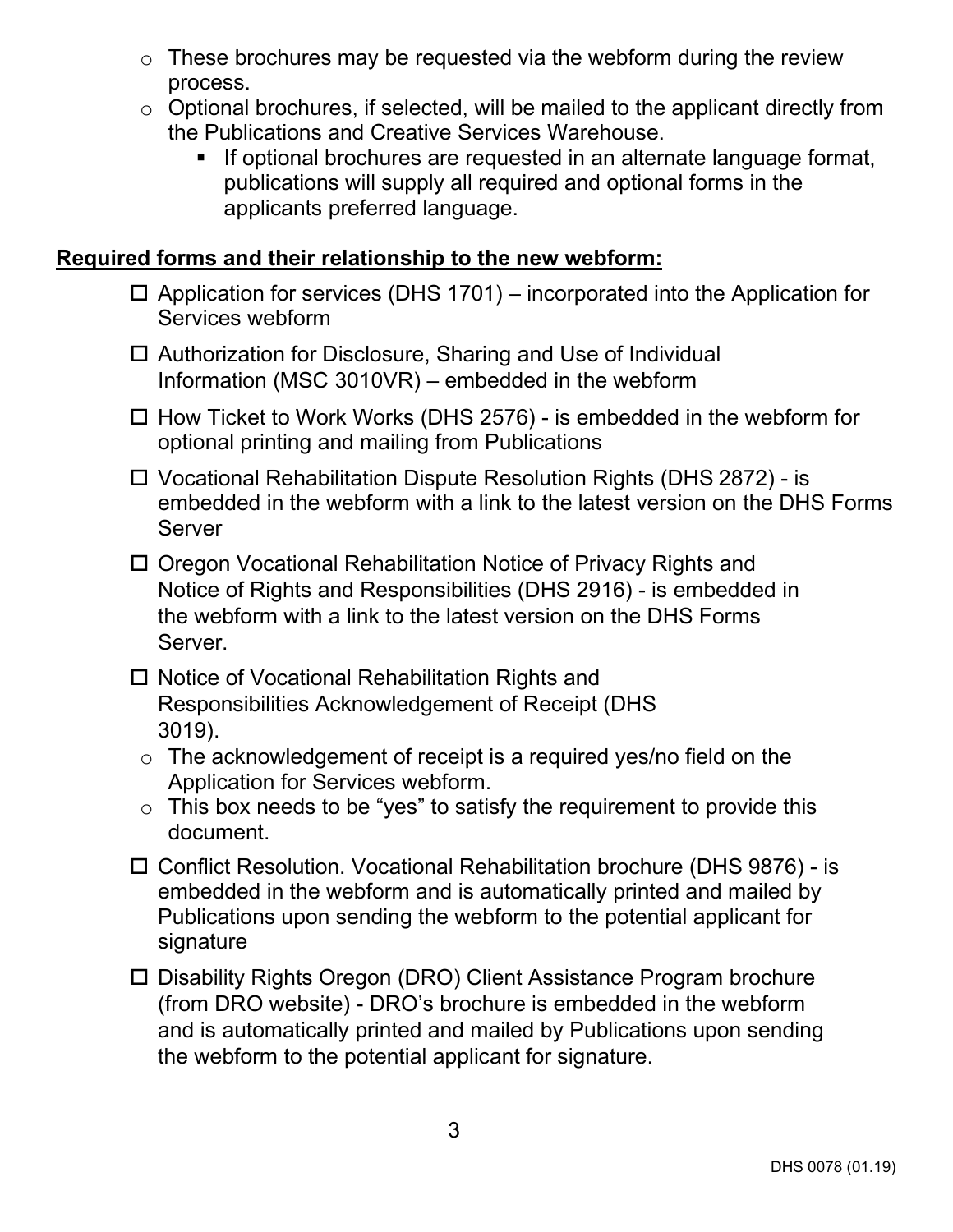- $\Box$  The Americans with Disabilities Act. Focus on Employment brochure (DHS 9568) – This brochure is embedded in the webform for optional printing and mailing from Publications.
- Work Incentives Network brochure (DHS 9889) This brochure is embedded in the webform and is automatically printed and mailed by Publications upon sending the webform to the potential applicant for signature
- Your Partner to Employment brochure (DHS 9875) is embedded in the webform for optional printing and mailing from Publications.
- □ Client Financial Participation and the Financial Needs Test for Vocational Rehabilitation brochure (DHS 7950) - is embedded in the webform for optional printing and mailing from Publications.
- Voter Declination card SEL503 (State of Oregon form)
- o SEL503 is embedded in the webform for download.
- $\circ$  The VRC fills out the SEL503 and attaches it to the webform when the applicant requests help with registering
	- If the applicant does not have access to a printer, the filled out SEL503 would need to be mailed.
	- This form may need to be mailed to the applicant because it requires a wet signature.
- $\circ$  A blank SEL503 is sent to the applicant by Publications when the applicant says they are not registered and do not want help registering.
- o If the applicant indicates that they are registered to vote, no SEL503 is sent.
- *Required only for counselors with CRC.* Vocational Rehabilitation Counselor Professional Disclosure Statement (VR 1722) - If the VRC conducting the virtual intake indicates on the webform that they are a Certified Rehabilitation Counselor; the VR 1722 will be embedded in the webform and be part of their Application for Services.

Other forms that may be useful but are not mandatory. None of these documents are included on the Application for Services webform. If the counselor would like to use them, follow the instructions in the list of [All Forms to be](#page-4-1) Provided (below). They are at the end of the list.

- $\square$  Intake letter example (welcome to VR) (Examples available)
- Functional Capacity Self-Assessment Form (DHS 9114)
- $\Box$  Optional Supplemental Intake Questions VR (DHS 5027)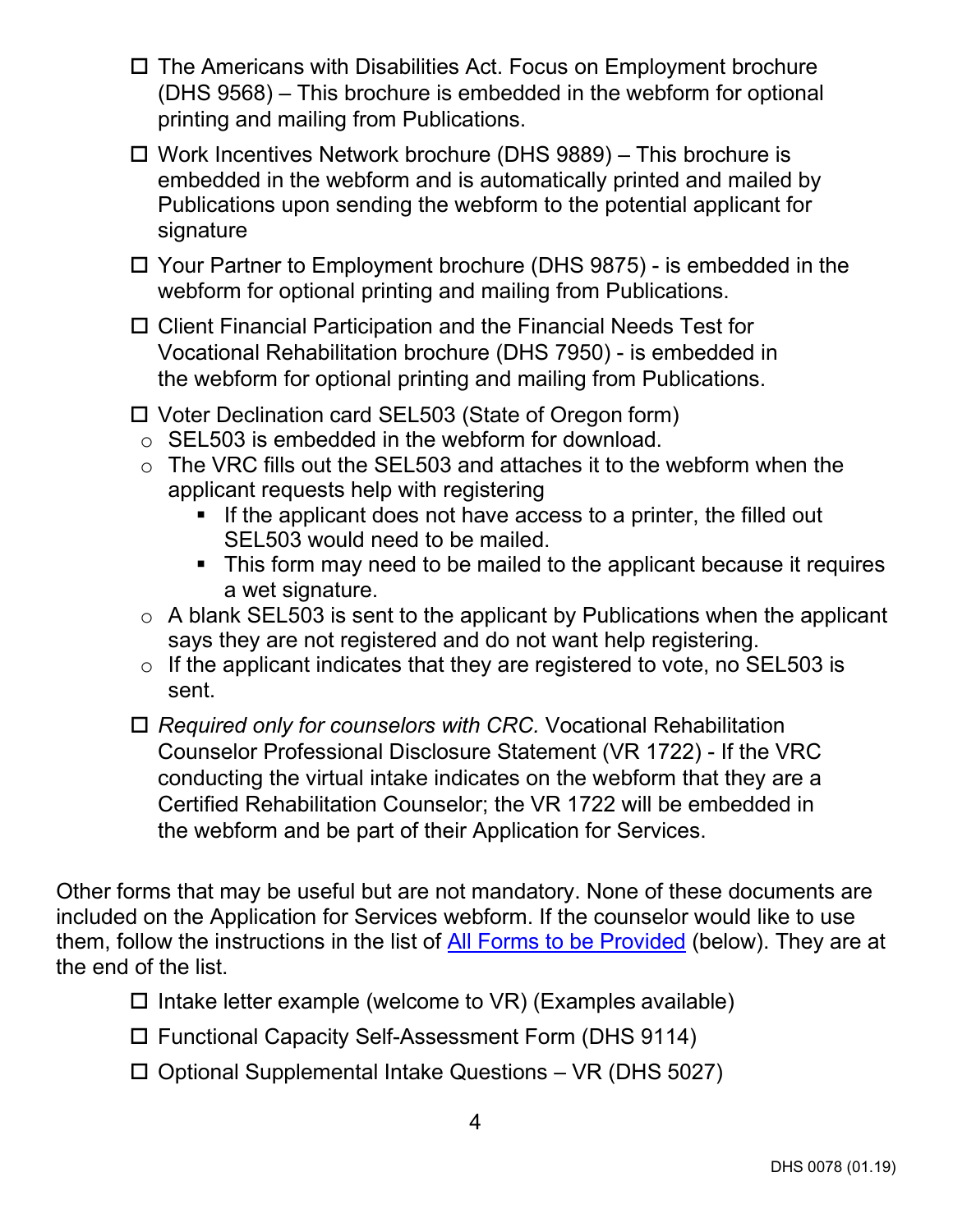Additional information about sharing files with the applicant and securing signatures is discussed in [VR-AR 20-04](https://dhsoha.sharepoint.com/teams/Hub-DHS-VR/Shared%20Documents/Policies-Rules-Regulations/Action-Requests/VR-AR-20-04-Virtual-Appointment-Guidance-2020-04-03.pdf?csf=1&e=lUmH7B&cid=c5a3bc50-e484-413a-a45e-ed55937c6fa1) and [VR-AR](https://dhsoha.sharepoint.com/:b:/r/teams/Hub-DHS-VR/Shared%20Documents/Policies-Rules-Regulations/Action-Requests/VR-AR-20-07-Virtual-Intake-Final-2020-04-24.pdf?csf=1&web=1&e=2uqBMZ) 20-07

### <span id="page-4-0"></span>**PROCESS: SHARING INTAKE DOCUMENTS VIA EMAIL OR HARD COPY**

#### **Preparing the Packets:**

Orientation and intake packets may be sent by postal mail if an applicant does not have access to technology, and subsequently, access to email or has requested hard copy documentation as an accommodation.

It is not best practice to pre-prepare large numbers of packets for incoming applicants.

- Many of these forms are updated on an irregular basis.
	- o Creating a static hard copy file or electronic cache of files for the orientation, intake and application processes may result in incorrect documents provided to future applicants.
	- o Check to assure you are using the most recent documents.

#### **Prior to Virtual or Non-Traditional Orientation or Intake and Application meetings:**

If an applicant participates in a virtual or non-traditional intake, documents covered during the meeting should be provided to the individual prior to the scheduled meeting.

• Sharing files with the applicant and securing signatures is discussed in VR-AR [20-04](https://dhsoha.sharepoint.com/teams/Hub-DHS-VR/Shared%20Documents/Policies-Rules-Regulations/Action-Requests/VR-AR-20-04-Virtual-Appointment-Guidance-2020-04-03.pdf?csf=1&e=lUmH7B&cid=c5a3bc50-e484-413a-a45e-ed55937c6fa1) and [VR-AR](https://dhsoha.sharepoint.com/:b:/r/teams/Hub-DHS-VR/Shared%20Documents/Policies-Rules-Regulations/Action-Requests/VR-AR-20-07-Virtual-Intake-Final-2020-04-24.pdf?csf=1&web=1&e=2uqBMZ) 20-07

#### <span id="page-4-1"></span>**All Forms to be Provided:**

Required forms are:

- $\square$  Service Questionnaire (DHS 1277)
- $\Box$  Application for services (DHS 1701)
- □ Authorization for Disclosure, Sharing and Use of Individual Information (MSC 3010)
- □ "Lists of Acceptable Documents" (adapted for VR)
- $\Box$  How Ticket to Work Works (DHS 2576) (Use order form 8100 to request)
- Vocational Rehabilitation Dispute Resolution Rights (DHS 2872)
- □ Oregon Vocational Rehabilitation Notice of Privacy Rights and Notice of Rights and Responsibilities (DHS 2916)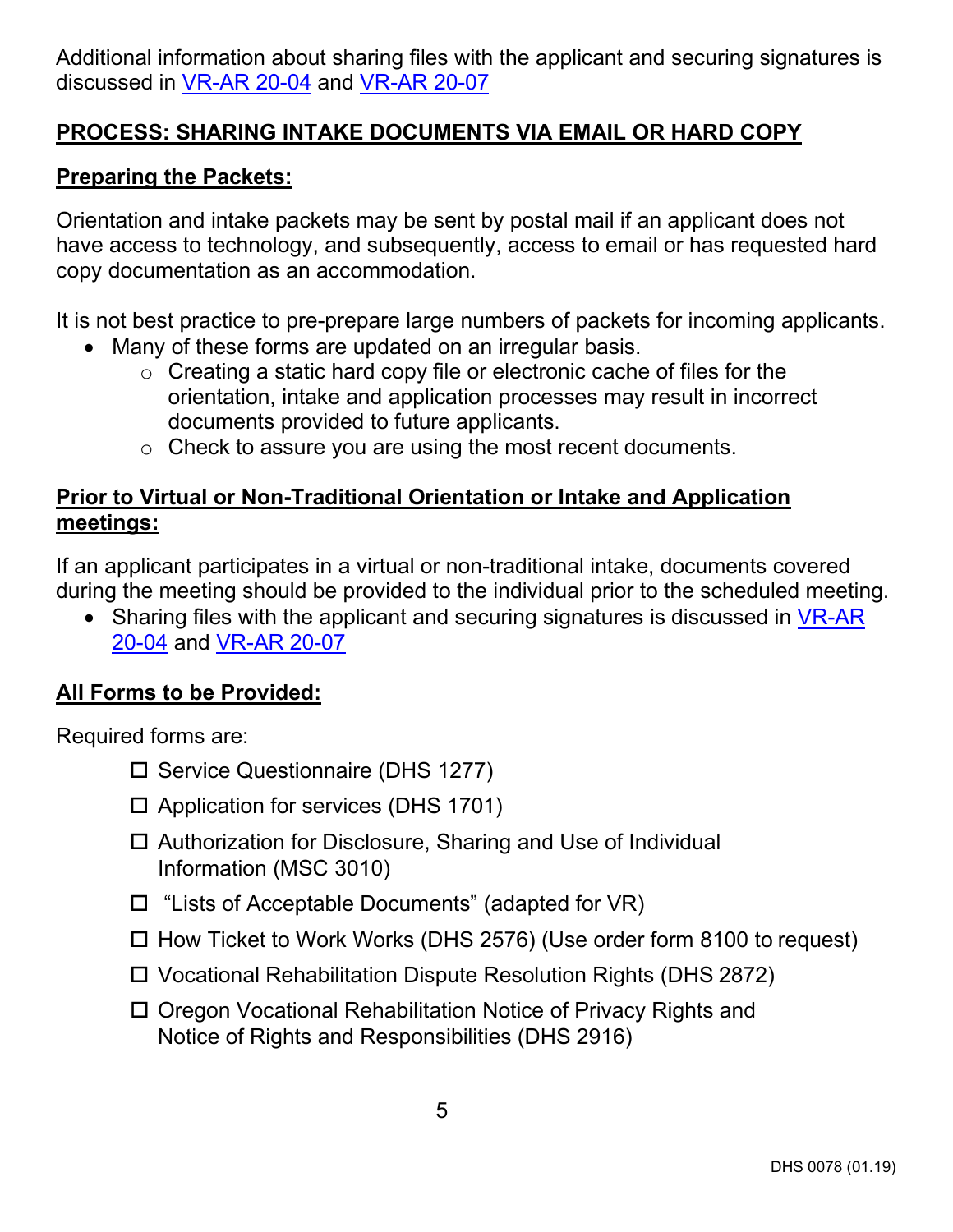- Notice of Vocational Rehabilitation Rights and Responsibilities Acknowledgement of Receipt (DHS 3019)
- Conflict Resolution. Vocational Rehabilitation brochure (DHS 9876)
- □ Disability Rights Oregon (DRO) Client Assistance Program brochure (from DRO website)
- $\Box$  The Americans with Disabilities Act. Focus on Employment brochure (DHS 9568)
- Work Incentives Network brochure (DHS 9889)
- Your Partner to Employment brochure (DHS 9875)
- Client Financial Participation and the Financial Needs Test for Vocational Rehabilitation brochure (DHS 7950)
- Voter Declination card SEL503 (State of Oregon form)
	- o Note: In many offices this is reviewed during face-to-face orientations. For virtual intake, this document will be added to the packet.
- *Required only for counselors with CRC.* Vocational Rehabilitation Counselor Professional Disclosure Statement (VR 1722)

Other forms that may be useful but are not mandatory include:

- $\Box$  Intake letter example (welcome to VR) (Examples available)
- Functional Capacity Self-Assessment Form (DHS 9114)
- $\Box$  Optional Supplemental Intake Questions VR (DHS 5027)

A complete listing of the forms with hyperlinks to the files are in [Attachment A.](#page-6-0) The listing provides all languages and formats available at time of release. (Note: The forms attached to this release are only in English.)

You must be able to open and use Citrix to use the hyperlinks provided in [Attachment](#page-6-0)  [A](#page-6-0) for the documents in the DHS/OHA form server.

## **During Orientation or Intake and Application:**

VR counselors will review each document with the individual during the orientation or intake and application meetings.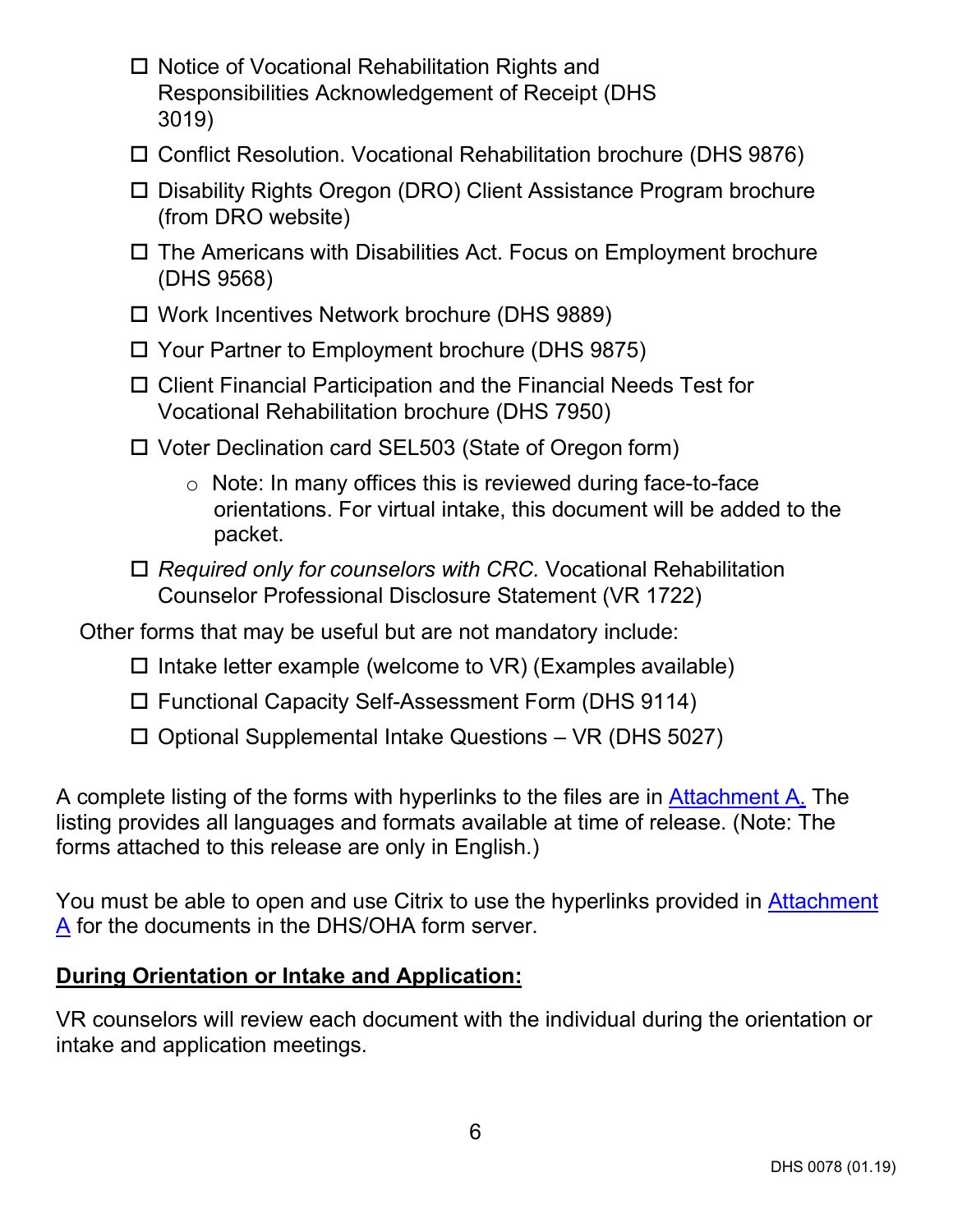- This assures that all information to determine eligibility is gathered about the applicant.
- The process assures that other requirements for sharing information about VR processes are met.

#### **Post Intake:**

Document that each file has been reviewed and completed, as appropriate, in the service file.

#### **AUTHORITY:**

[34 CFR §361.41 Processing referrals and applications.](https://www.ecfr.gov/cgi-bin/text-idx?SID=c5b285c153f258c3eef09457c56382ec&mc=true&node=se34.2.361_141&rgn=div8)

Vocational Rehabilitation Services - Chapter 582. [Division 50 Referral,](https://secure.sos.state.or.us/oard/displayDivisionRules.action;JSESSIONID_OARD=mrHfanYwaXXPZyIpNjVE8ccyIYzpqTXUaZ7di2vX6LwLnwryWpCE!2068710242?selectedDivision=2606)  Application [and Eligibility for Vocational Rehabilitation Services.](https://secure.sos.state.or.us/oard/displayDivisionRules.action;JSESSIONID_OARD=mrHfanYwaXXPZyIpNjVE8ccyIYzpqTXUaZ7di2vX6LwLnwryWpCE!2068710242?selectedDivision=2606)

[VR-AR 20-04](https://dhsoha.sharepoint.com/teams/Hub-DHS-VR/Shared%20Documents/Policies-Rules-Regulations/Action-Requests/VR-AR-20-04-Virtual-Appointment-Guidance-2020-04-03.pdf?csf=1&e=lUmH7B&cid=c5a3bc50-e484-413a-a45e-ed55937c6fa1) COVID-19: Interim Operational Guidance. Protocol for Meetings, Correspondence and Documentation

[VR-AR 20-07](https://dhsoha.sharepoint.com/:b:/r/teams/Hub-DHS-VR/Shared%20Documents/Policies-Rules-Regulations/Action-Requests/VR-AR-20-07-Virtual-Intake-Final-2020-04-24.pdf?csf=1&web=1&e=2uqBMZ) COVID-19: Interim Operational Guidance. Conducting Virtual Intake and Orientation in Response to Executive Order 20-12)

| Field/stakeholder review: $\boxtimes$ Yes $\Box$ No |                                                                    |
|-----------------------------------------------------|--------------------------------------------------------------------|
|                                                     | VR Executive team; VR branch managers; VR Field staff;             |
|                                                     | If yes, reviewed by: and SRC Policy Legislative & Budget Committee |

*If you have any questions about this action request, contact:*

| Contact(s): VR.Policy@dhsoha.state.or.us |      |
|------------------------------------------|------|
| Phone:                                   | Fax: |
| Email: VR.Policy@dhsoha.state.or.us      |      |

#### <span id="page-6-0"></span>**Attachment:**

**Attachment A: Required intake documents and other forms that may be useful– not mandatory** (see next page)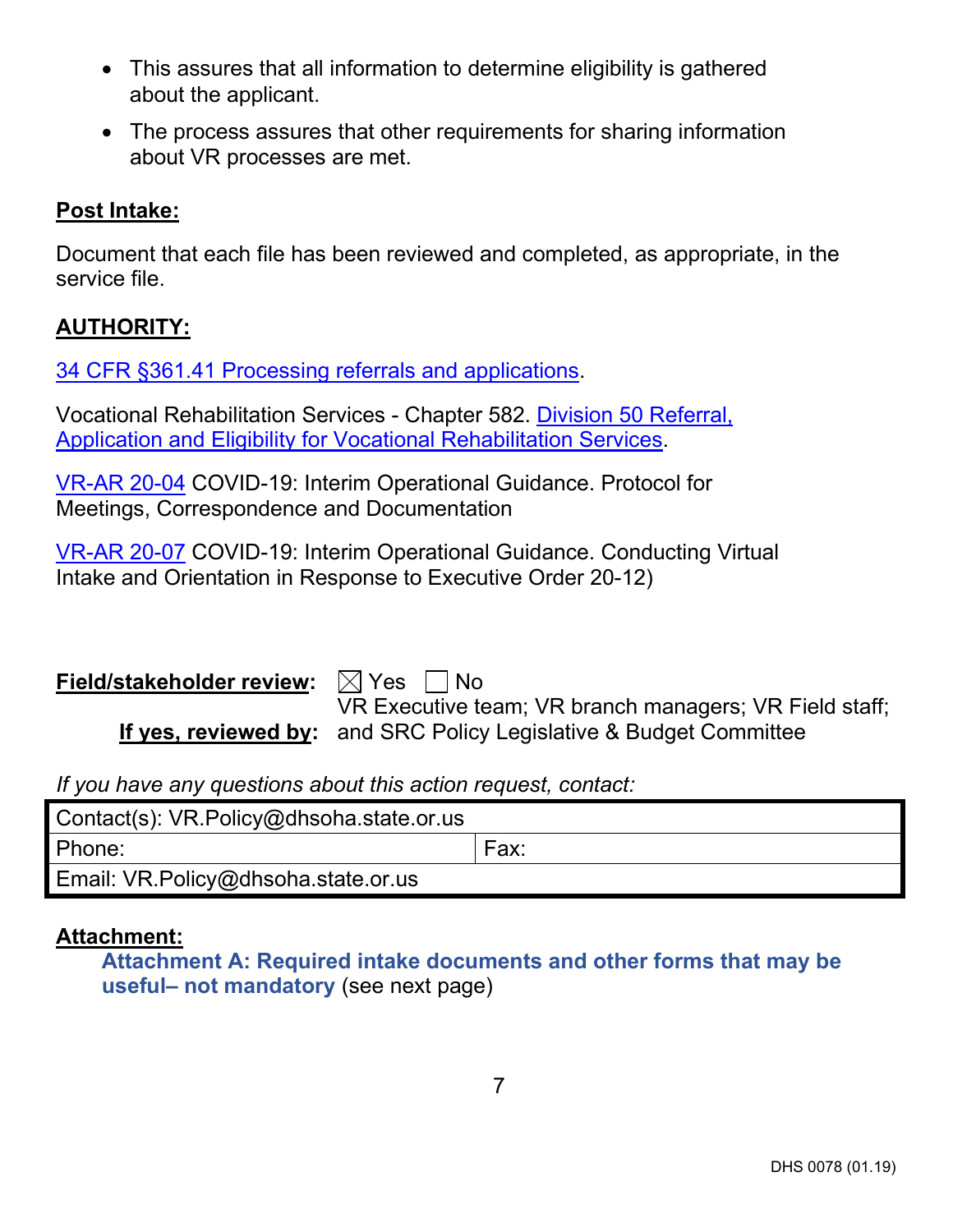| <b>Form</b> | Document name | Form          | <b>Signatures</b> |
|-------------|---------------|---------------|-------------------|
| order       |               | <b>Server</b> |                   |
|             |               | <b>Number</b> |                   |

| 1 <sub>1</sub> | Service Questionnaire (DHS 127) (10/2016)<br>English (pdf) (Word)<br>English, large print (10/2016)<br>Spanish (DSP 1277, 10/2016)<br>Spanish, <i>large print</i> (10/2016)<br>Vietnamese (DHS 1277, 10/2016)     | 1277 | <b>No</b> |
|----------------|-------------------------------------------------------------------------------------------------------------------------------------------------------------------------------------------------------------------|------|-----------|
| 2.             | Application for services (DHS 1701) (5/2019)<br>(English) (pdf) (Word)<br>Solictud de servicios (Spanish) (5/2019) (pdf)<br>(Word)<br>Заявление на предоставление услуг<br>(Russian) (5/2019) (pdf) (Word)        | 1701 | Yes       |
| 3.             | Authorization for Disclosure, Sharing and Use of<br>Individual Information (MSC 3010, 11/19)<br>(English, <u>pdf</u> )<br>Разрешение на разглашение, обмен и<br>использование личной информации<br>(Russian, pdf) | 3010 | Yes       |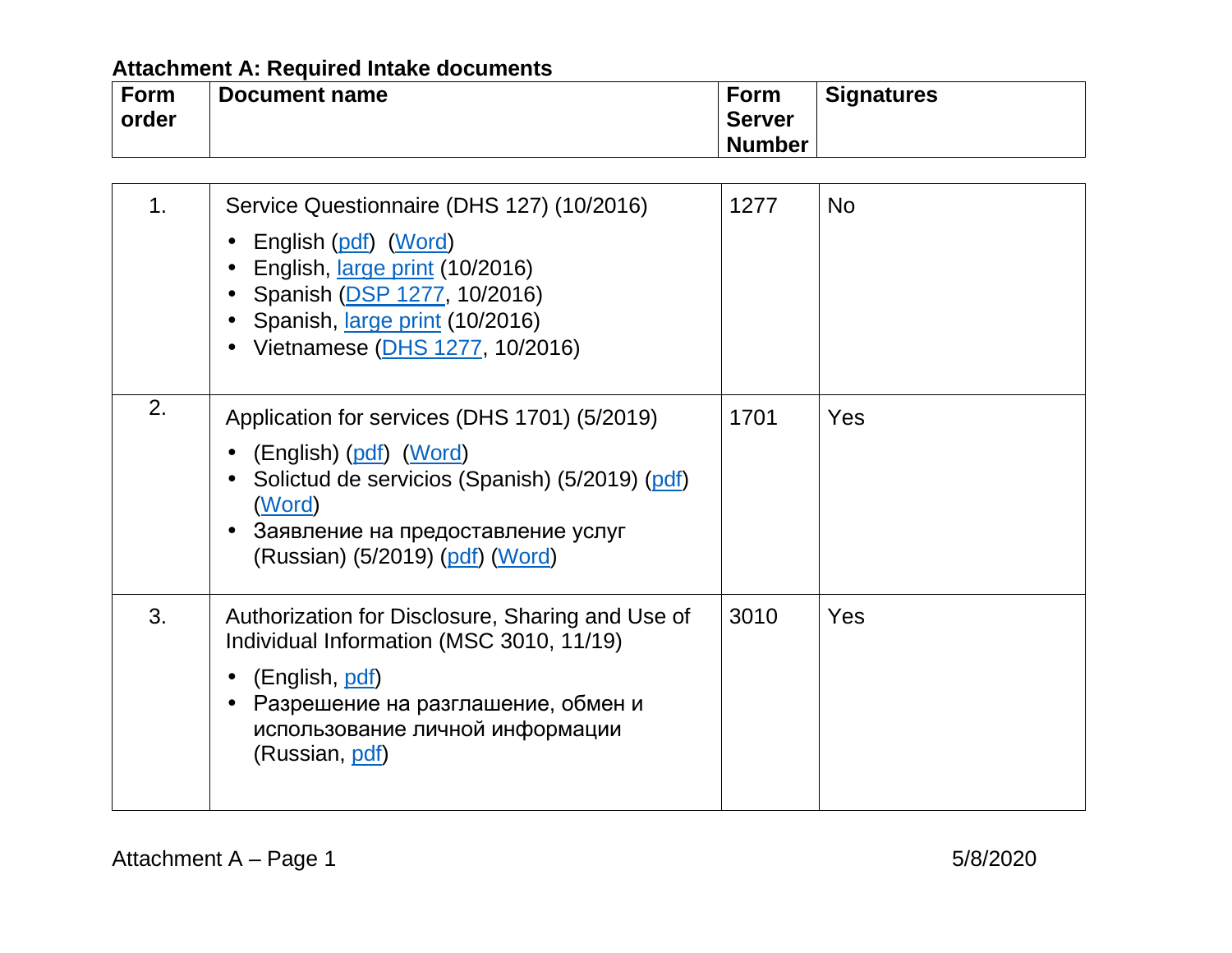| Form  | Document name | <b>Form</b>   | <b>Signatures</b> |
|-------|---------------|---------------|-------------------|
| order |               | <b>Server</b> |                   |
|       |               | <b>Number</b> |                   |

|    | Autorización para divulgar, compartir y usar<br>información personal (Spanish, pdf)<br>Cho phép Tiết lộ, Chia sẻ và Sử dụng Thông<br>tin Cá nhân (Vietnamese, pdf)                                                                                                       |                                    |                                                                                                                     |
|----|--------------------------------------------------------------------------------------------------------------------------------------------------------------------------------------------------------------------------------------------------------------------------|------------------------------------|---------------------------------------------------------------------------------------------------------------------|
| 4. | "Lists of Acceptable Documents"<br>Adapted from Employment Eligibility Verification.<br>Page 3 of 3. USCIS Form I-9. 10/21/2019 Expires<br>10/31/2022                                                                                                                    | <b>OMB</b><br>No.<br>1615-<br>0047 | <b>No</b><br>Reference for<br>employment eligibility<br>verification and<br>acceptable identification<br>documents. |
| 5. | How Ticket to Work Works (DHS 2576) (11/2019)<br>(pdf)<br>English, Spanish, Russian, and Vietnamese<br><b>Offices must request using Order Form DHS</b><br>$\bullet$<br>8100 (6/15)                                                                                      | 2576                               | <b>No</b><br>Not on forms server                                                                                    |
| 6. | <b>Vocational Rehabilitation Dispute Resolution</b><br>Rights (DHS 2872) (3/2020)<br>English (Word)(pdf)<br>Derechos de resolución de disputas de<br>$\bullet$<br>Rehabilitación Vocacional (Spanish) (Word) (pdf)<br><b>Translation requested: Russian</b><br>$\bullet$ | 2872                               | <b>No</b>                                                                                                           |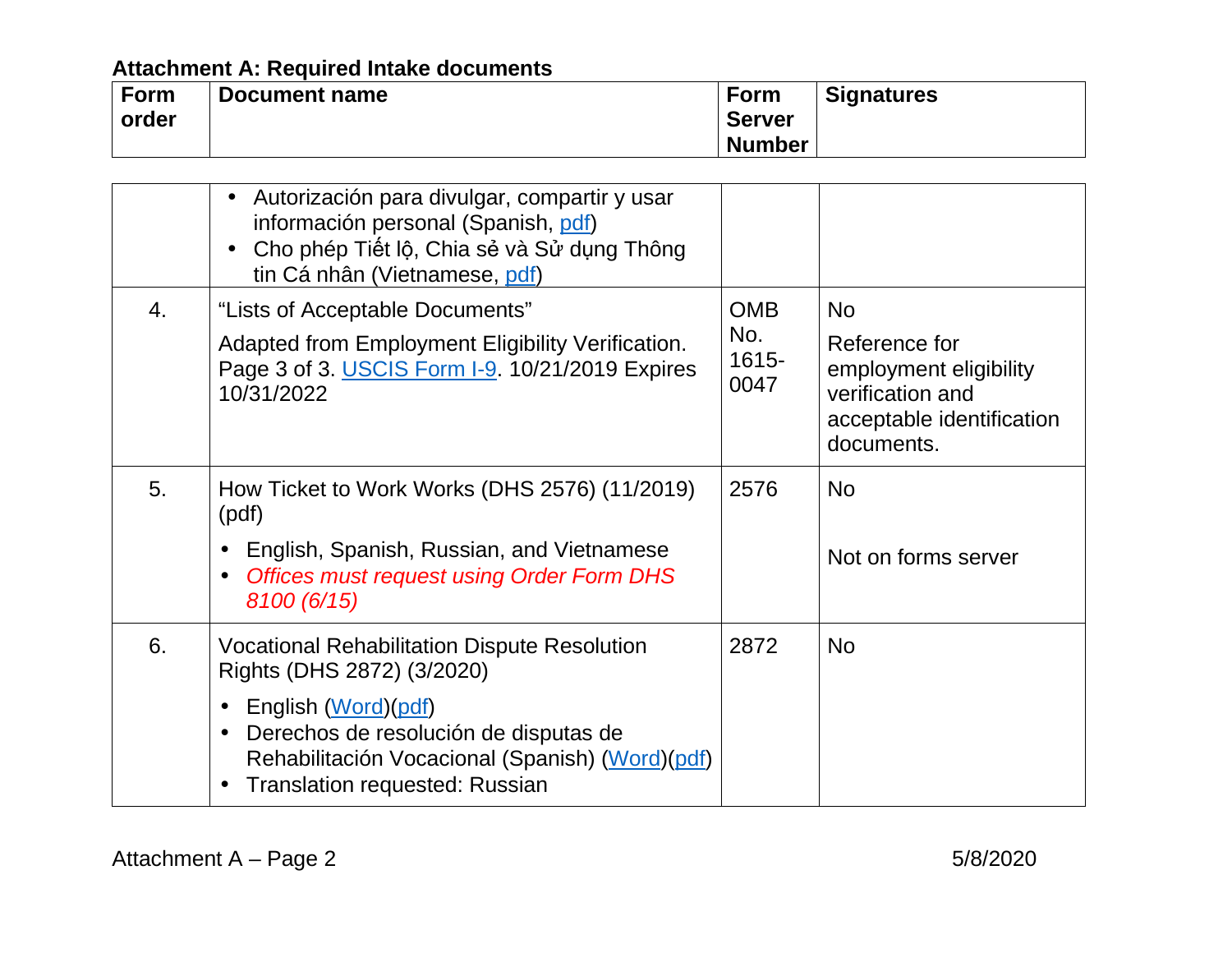| <b>Form</b> | Document name | Form          | <b>Signatures</b> |
|-------------|---------------|---------------|-------------------|
| order       |               | <b>Server</b> |                   |
|             |               | <b>Number</b> |                   |

| 7 <sub>1</sub> | Oregon Vocational Rehabilitation Notice of Privacy<br>Rights and Notice of Rights and Responsibilities<br>(DHS 2916) (06/01/2019)<br>English (pdf)<br>Уведомление о порядке использования<br>конфиденциальной информации и<br>Уведомление о правах и обязанностях<br>отдела профессиональной реабилитации<br>(VR) штата Орегон (Russian) (pdf)<br>Ogeysiinta Tababarka Dhaqin celinta ee<br>$\bullet$<br>Oregon ee Xuquuqda Asturnaanta iyo<br>Ogeysiinta Xuquuqda iyo Waajibaadka<br>(Somali) (pdf)<br>Aviso sobre los Derechos de Privacidad y<br>$\bullet$<br>Aviso sobre los Derechos y las<br>Responsabilidades de Rehabilitación<br>Vocacional de OregonSpanish (pdf)<br>Thông báo về Quyền riêng tư và Thông báo về<br>$\bullet$ | 2916 | <b>No</b><br>Next document secures<br>the Acknowledgement of<br>receipt of this document.<br>Update in process (April<br>2020) |
|----------------|-----------------------------------------------------------------------------------------------------------------------------------------------------------------------------------------------------------------------------------------------------------------------------------------------------------------------------------------------------------------------------------------------------------------------------------------------------------------------------------------------------------------------------------------------------------------------------------------------------------------------------------------------------------------------------------------------------------------------------------------|------|--------------------------------------------------------------------------------------------------------------------------------|
|                | Quyền và Trách nhiệm từ Cơ quan Phục hồi<br>Chức năng Làm việc Oregon (Vietnamese)<br>(pdf) (Word)                                                                                                                                                                                                                                                                                                                                                                                                                                                                                                                                                                                                                                      |      |                                                                                                                                |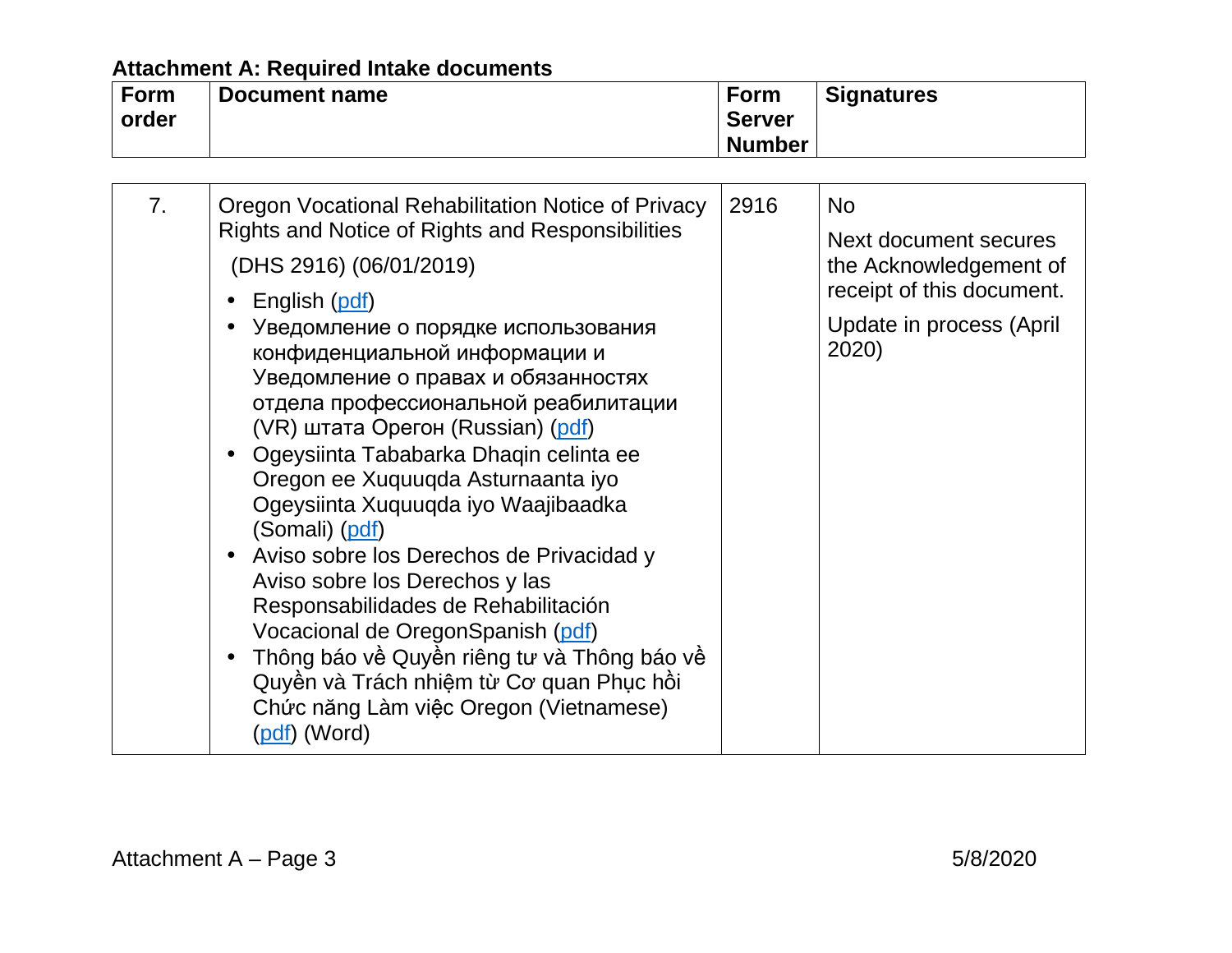| ∣ Form | Document name | <b>Form</b>   | <b>Signatures</b> |
|--------|---------------|---------------|-------------------|
| order  |               | <b>Server</b> |                   |
|        |               | <b>Number</b> |                   |

| 8.  | Notice of Vocational Rehabilitation Rights and<br>Responsibilities Acknowledgement of Receipt<br>(English) (Word) (DHS 3019, 5/2019)                                                                                                                                                                                                                                                                                                                  | 3029      | Yes                                                       |
|-----|-------------------------------------------------------------------------------------------------------------------------------------------------------------------------------------------------------------------------------------------------------------------------------------------------------------------------------------------------------------------------------------------------------------------------------------------------------|-----------|-----------------------------------------------------------|
|     | Уведомление отдела профессиональной<br>реабилитации (VR) о порядке<br>использования конфиденциальной<br>информации и Уведомление о правах и<br>обязанностях Подтверждение получения<br>документа (Russian) (pdf) (Word) (5/2019)<br>Aviso sobre los Derechos de Privacidad de<br>Rehabilitación Vocacional (VR, por sus siglas<br>en inglés) y Aviso sobre los Derechos y las<br>Responsabilidades Acuse de recibo (Spanish)<br>(pdf) (Word) (5/2019) |           |                                                           |
| 9.  | <b>Conflict Resolution. Vocational Rehabilitation</b><br>brochure (DHS 9876) (Rev. 5/2013)<br>English (pdf)<br>Resolución de conflictos. Rehabilitación<br>Vocacional (Spanish, pdf)                                                                                                                                                                                                                                                                  | 9876      | <b>No</b><br>This is insufficient for<br>Notice of Rights |
| 10. | DRO Client Assistance Program brochure<br>(Produced by Disability Rights Organization, rev<br>2/2018) Download from DRO website                                                                                                                                                                                                                                                                                                                       | <b>NA</b> | <b>No</b><br>This is insufficient for<br>Notice of Rights |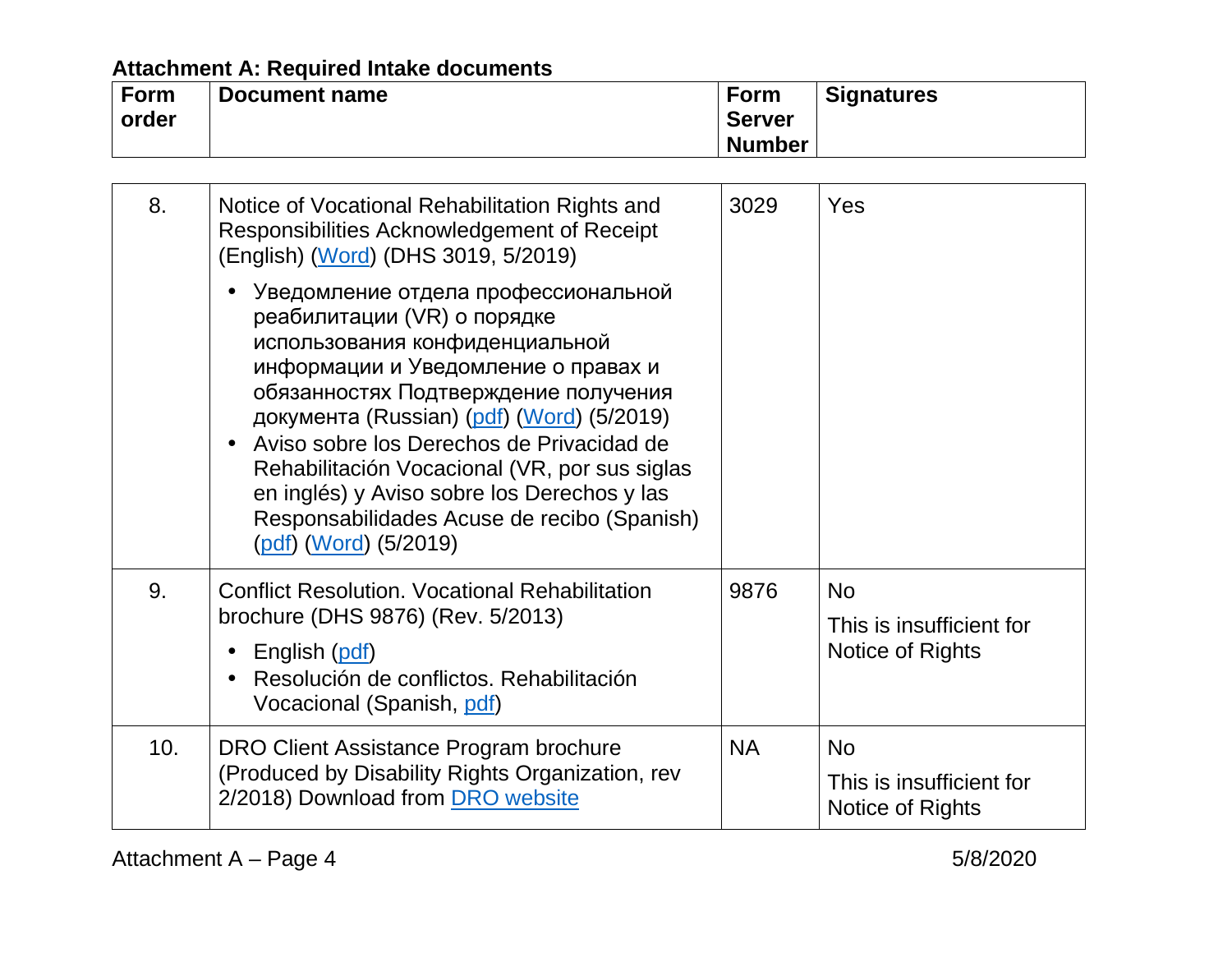| <b>Form</b> | Document name | Form          | <b>Signatures</b> |
|-------------|---------------|---------------|-------------------|
| order       |               | <b>Server</b> |                   |
|             |               | <b>Number</b> |                   |

|     | English (pdf, Large print, Text only, Large print<br>Text)<br>Programa de Asistencia al Cliente. Ayuda para<br>rehabilitación vocacional y para programas de<br>vivienda independiente (Spanish) (pdf, Large<br>print, Text only, Large print Text) |      |           |
|-----|-----------------------------------------------------------------------------------------------------------------------------------------------------------------------------------------------------------------------------------------------------|------|-----------|
| 11. | The Americans with Disabilities Act. Focus on<br>Employment brochure (DHS 9568) (6/2013)<br>English (pdf)<br>La Ley de Norteamericanos. Con<br>Discapacidades Enfoque en el Empleo (pdf)                                                            | 9568 | No.       |
| 12. | Work Incentives Network brochure (DHS 9889)<br>(rev 02/2019)<br>(English) (pdf)<br>Программа стимулирования<br>трудоустройства для лиц с ограниченными<br>возможностями здоровья (Russian) (pdf)<br>Red de Incentivos de Trabajo (Spanish) (pdf)    | 9889 | <b>No</b> |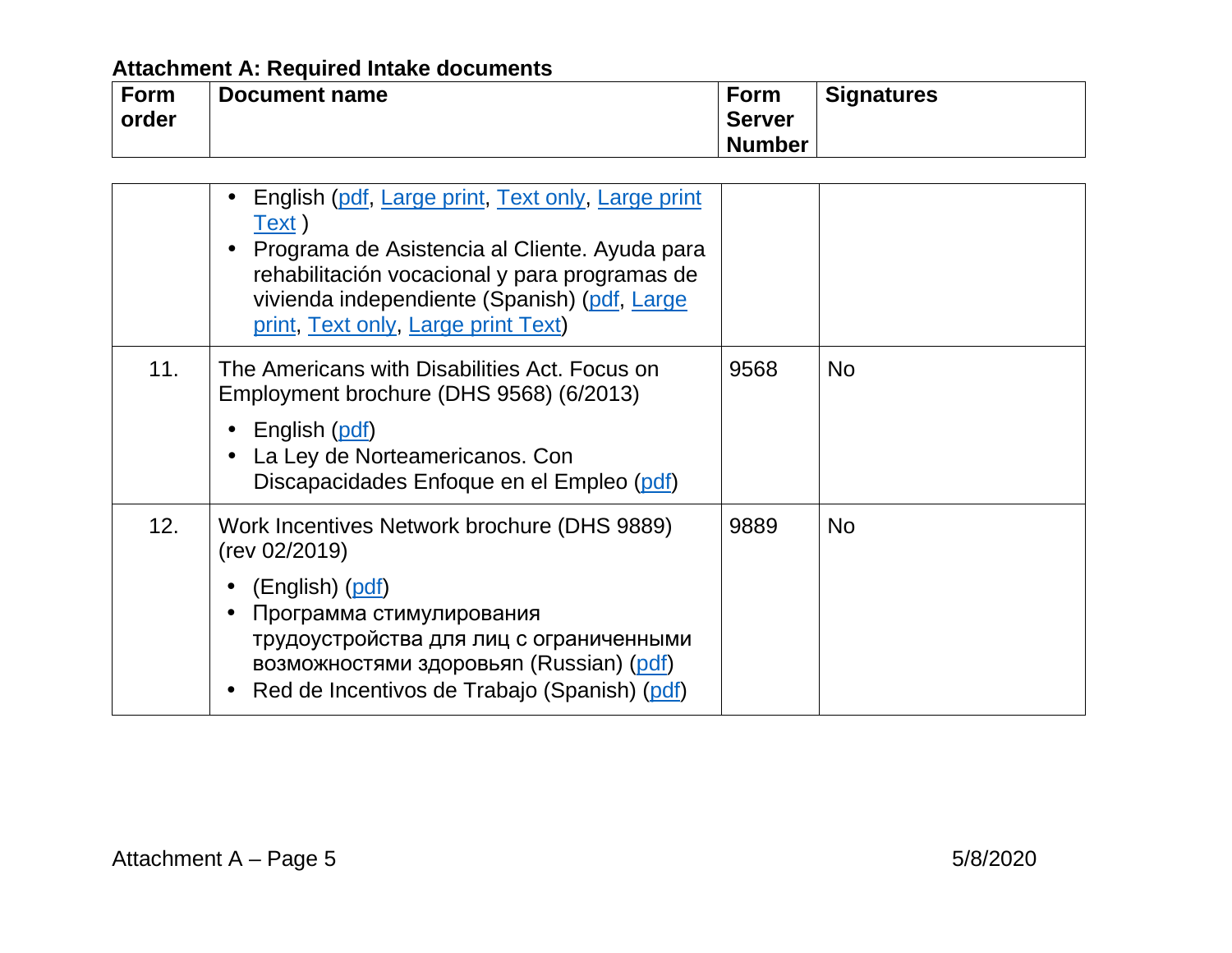| <b>Form</b> | Document name | <b>Form</b>   | <b>Signatures</b> |
|-------------|---------------|---------------|-------------------|
| order       |               | <b>Server</b> |                   |
|             |               | <b>Number</b> |                   |

| 13. | Your Partner to Employment brochure (DHS 9875)<br>(5/2013)<br>(English) (pdf)<br>Su socio en la obtención de empleo (Spanish)<br>(pdf)                                                                                                                                                                                                                                                                                            | 9875               | <b>No</b> |
|-----|-----------------------------------------------------------------------------------------------------------------------------------------------------------------------------------------------------------------------------------------------------------------------------------------------------------------------------------------------------------------------------------------------------------------------------------|--------------------|-----------|
| 14. | <b>Client Financial Participation and the Financial</b><br>Needs Test for Vocational Rehabilitation brochure<br>(DHS 7950) (rev. 5/2013)<br>English (pdf)<br>Participación económica del cliente y Prueba de<br>$\bullet$<br>necesidad económica para rehabilitación<br>vocacional (Spanish) (pdf)                                                                                                                                | 7950               | <b>No</b> |
| 15. | Voter Declination card SEL503 (rev. 10/15)                                                                                                                                                                                                                                                                                                                                                                                        | State of<br>Oregon | Yes       |
|     | Special instructions: This is a state requirement. Information can be found at:<br>https://sos.oregon.gov/elections/Pages/voter-registration-reporting.aspx<br><b>Oregon Voter Registration card (English) (SEL503)</b><br>Tarjeta de Inscripción de Elector de Oregon (Spanish)<br><b>Oregon Voter Registration Declination (SEL 503d)</b><br>Signature Stamp Attestation (SEL 540, rev 1/14) [Unable to sign due to disability] |                    |           |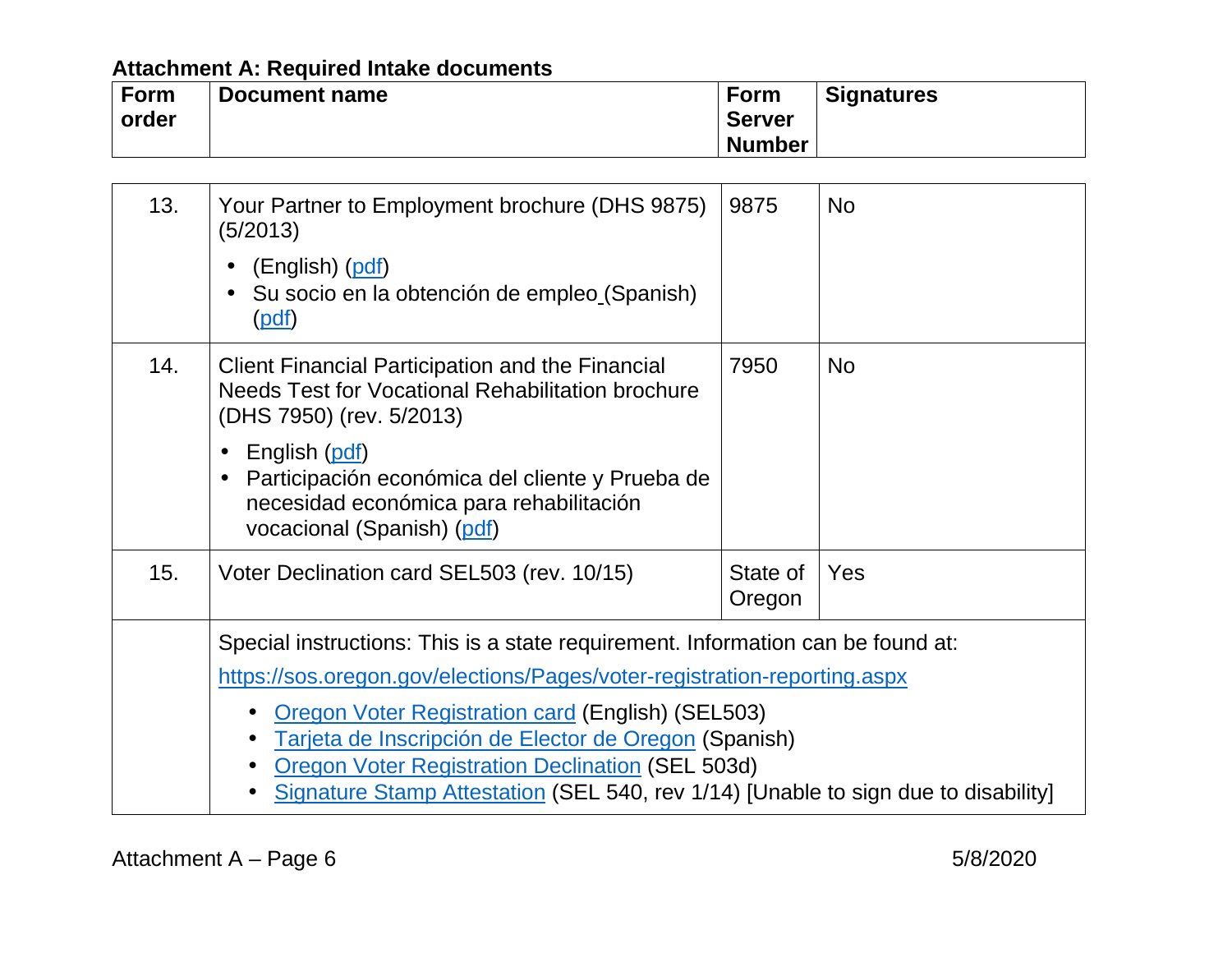| Form  | Document name | <b>Form</b>   | <b>Signatures</b> |
|-------|---------------|---------------|-------------------|
| order |               | <b>Server</b> |                   |
|       |               | <b>Number</b> |                   |

| 16. | <b>Required only for counselors with CRC</b><br><b>Vocational Rehabilitation Counselor Professional</b><br>Disclosure Statement (VR 1722) (10/2017)<br>$\bullet$ English (Word)<br>• English, large print (Word)<br>• (Russian) (Word)<br>(Spanish) (Word) | 1722 | Client, guardian (if any),<br>and counselor |
|-----|------------------------------------------------------------------------------------------------------------------------------------------------------------------------------------------------------------------------------------------------------------|------|---------------------------------------------|
|     | <b>Special instructions</b><br>A disclosure of rights, responsibilities, limitations, and risks for those involved in the<br>vocational rehabilitation process.<br>Counselors with their CRC will need to complete and include this form.                  |      |                                             |